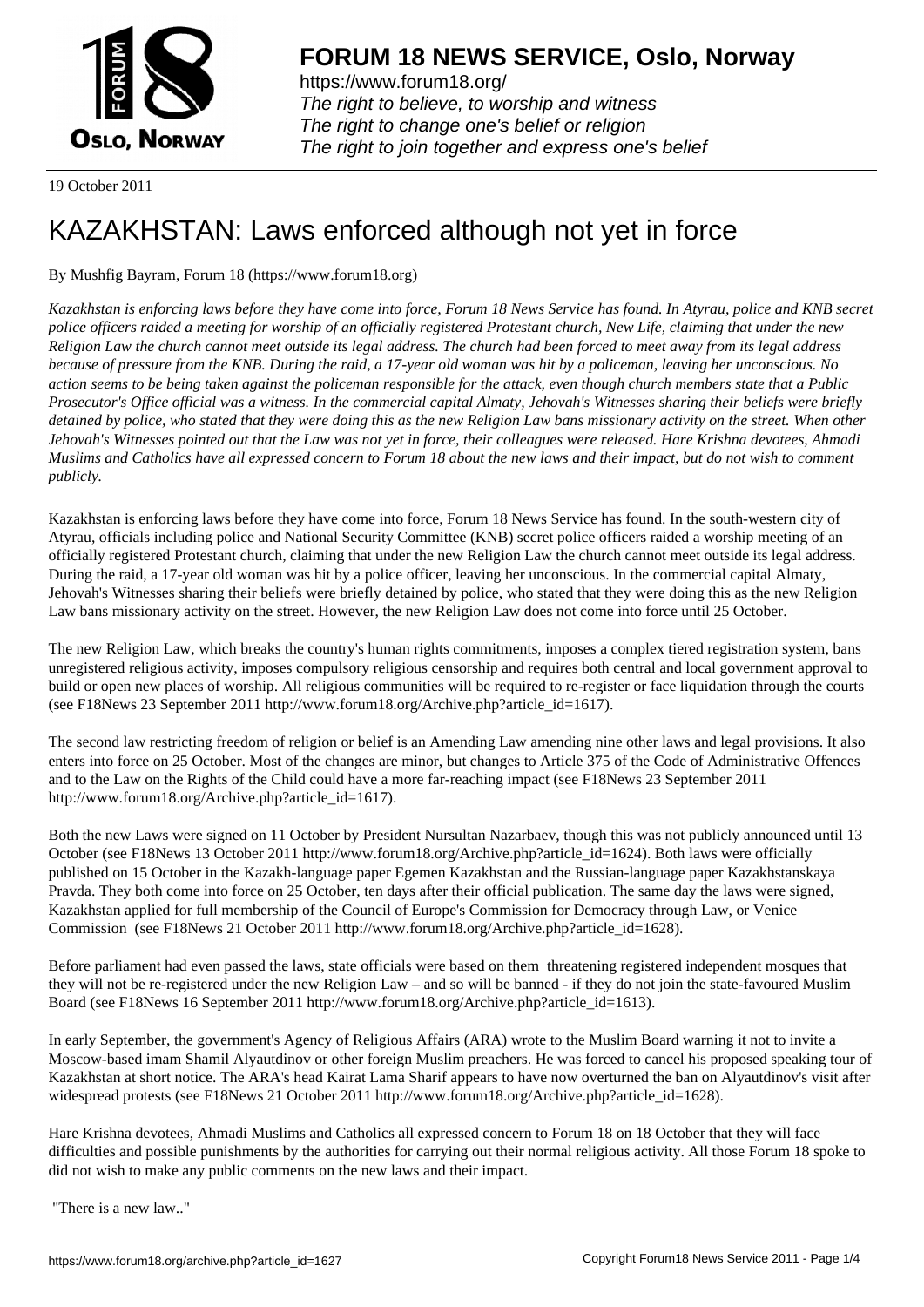Jehovah's Witnesses were stopped by police in Almaty on 18 October while they were sharing their beliefs with others on the street, and taken to be detained at Auezov District Police Station. The police said that this was because "there is a new law banning missionary activity on the street", the Jehovah's Witnesses told Forum 18 on 18 October. But, "when we took our registration documents to the police station and explained that the law has not entered into force, the police released our believers without opening a case".

Duman Aukhadiyev, Deputy Chief of Auezov Police, told Forum 18 on 19 October that "we need to see what kind of literature people are passing out on the streets". Asked why police are enforcing a law which is not in force, he said: "I cannot comment on that over the phone".

KNB secret police targets church

New Life Church in Atyrau has long faced harassment from the KNB secret police. As one official put it to Forum 18, not directly referring to New Life: "Often we are asked to limit religious communities by prosecuting them and by other means. Because the law can be easily manipulated, religious communities fall prey to that" (see F18News 23 April 2008 http://www.forum18.org/Archive.php?article\_id=1117).

In the most recent targeting of New Life, the KNB secret police placed a hostile article in a local newspaper, and along with other officials raided its worship in a local hotel beating up a member and forced the Church to halt the meeting, after the authorities earlier forced the end of a rental agreement to hire a local meeting hall. The Church has not been able to meet together as one group for worship since 25 September.

"Robbing members of his congregation.."

The most recent problems for the Church began when on 10 September an article with serious allegations against the Church was published in the Russian-language Prikaspiyskaya Kommuna (Caspian Commune) local newspaper. The article accused Pastor Galymzhan Nagmadinov of "brainwashing" church members so that they would give the Church their money and all they have. In the article neither Pastor Nagmadinov nor anyone else from his Church was asked to answer the allegations. The article was also reprinted on 12 September by Caspionews and several other news agencies in Kazakhstan.

"Robbing members of his congregation, the pastor, his relatives and close friends ensured for themselves a comfortable life," Aynura Zhubanova, the author of the article, alleged. "The pastor bought parcels of land from his church members very cheaply," she claimed, later selling them for ten times the price. "The saddest thing is that it is very difficult to prove such facts, and it is virtually impossible to return to the victims their property."

The article also says that "statistics are silent about how many people in the country have fallen under the influence of such religious organisations. And the outcome for many of them as a rule is the same." Zhubanova identifies these as "destruction of families, taking control [of church members]" and "brainwashing".

Officials have been running a campaign against alleged "extremist" and "non-traditional" movements to coincide along with both the new laws' adoption (see F18News 20 September 2011 http://www.forum18.org/Archive.php?article\_id=1614), and the KNB has in the past placed articles in newspapers attacking people exercising freedom of religion or belief (see F18News 5 February 2009 http://www.forum18.org/Archive.php?article\_id=1250).

"Atyrau regional KNB gave us materials.."

Aleksey Burenkov, Assistant Editor-in-Chief of Prikaspiyskaya Kommuna, told Forum 18 on 17 October that "Atyrau regional KNB gave us materials about the Church with evidence, and we published it". Asked why they did not ask Pastor Nagmadinov or the Church for their opinion, he responded: "I don't see anything strange in it. We have evidence, we can show it to anyone."

Asked whether they would publish a refutation or the Church's answer to the article, he said: "If they write anything interesting we can". Pastor Nagmadinov told Forum 18 that the Church is preparing their answer to the newspaper article with the hope that it will publish it.

Zhubanova said she did not want to discuss her article with Forum 18. "I already have a headache from this article," she told Forum 18 on 17 October. "I received so many calls from Church members and officials that my managers gave me a few days' leave from work. I am at home at the moment." Asked whether the KNB pressured her to publish the article, she said: "Please, talk to my editors."

The duty officer (who would not give his name) at Atyrau regional KNB asked Forum 18 to call back five minutes later, when Forum 18 asked to talk to Nurzhan Jigitekov, head of the regional KNB. When called again, the KNB officer said that Jigitekov was away on an assignment. When Forum 18 asked why the KNB had asked Prikaspiyskaya Kommuna to print the article, and has also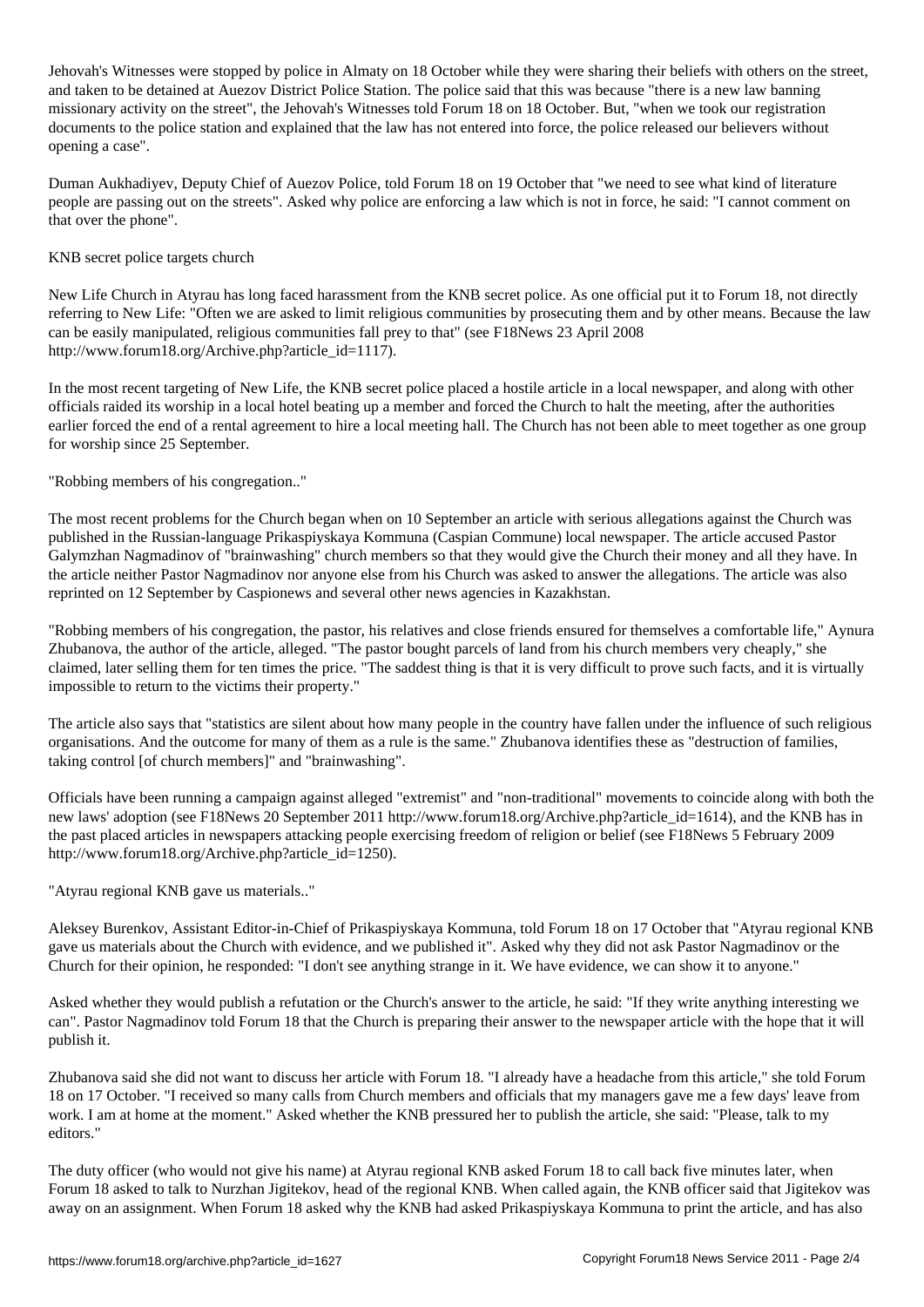"She was afraid.."

New Life, a state-registered church, had been meeting in a hall in Atyrau since 2007. The hall is owned by a church member, and is the Church's legally registered address. But on 16 September the KNB secret police told the owner not to rent space to the Church, Pastor Nagmadinov told Forum 18 on 13 October. Reluctantly, the owner eventually complied. "She said that she was afraid, and out of fear she also stopped meeting with us."

Not wanting to cause problems for the owner of the hall, and trying to avoid conflict with the authorities, the church rented a hall in Atyrau's Ak-Zhayik Hotel for a meeting on 2 October. Present at that meeting were "church members, a few newcomers, as well as few visitors from New Life Church outside Atyrau", Nagmadinov said. He said that they had a guest speaker from Almaty New Life Church.

As soon as the guest speaker started speaking, seven ordinary police and KNB secret police officers in plain clothes "broke into the meeting and without identifying themselves" began to film the attendees, Nagmadinov stated. "When we insisted that they show their IDs and tell us who they are, one official identified himself as Lieutenant Colonel Rustem Istleuov of the Atyrau Regional Police."

The police demanded that all the attendees write their names and a statement. "Only one or two newcomers out of fear wrote statements," Nagmadinov said. "The police told the people that they should not attend the Church because it is a dangerous sect. And it is illegal under the new Religion Law for the Church to meet outside its legal address."

Istleuov refused to tell Forum 18 why police based their actions on a law which is not yet in force. "I do not have time or desire to discuss these questions with you over the phone. Please, come to our office, and I will talk to you," he told Forum 18 on 17 October.

### Attack

While the raid was going on, 17-year old Aina Nurmanova began to film the process on her mobile phone. "Seeing this, one officer hit her face with his elbow, and she fell down." When the officer saw that she was lying unconscious on the floor, he "ran away through the back door". He said church members called an ambulance, and when it arrived all the officials quickly left. Meeting place staff, who did wish to be named, confirmed this to Forum 18.

As they left, officials warned one first-time visitor who wrote a statement that they will soon summon him for questioning. "All the Church members and the visitors also left because they were scared. And so the police disrupted our meeting," Nagmadinov said.

Pastor Nagmadinov told Forum 18 that "so far police have not summoned anyone from the meeting". Meeting place staff told Forum 18 that they were not contacted or summoned by police later. Lt. Col. Istleuov stated to Forum 18 on 13 October that "we have referred the case to the Prosecutor's office".

### Will attacker be punished?

When Forum 18 asked whether the police included in their records the attack on Nurmanova, Istleuov said: "She was outside the meeting hall, we do not know what happened to her, I only know the ambulance was called". He claimed that: "We did not mention the beating incident in our records because we did not see it."

"Church members told me that they will complain about it to the Prosecutor's Office," he added. Istleuov then claimed he could not talk further and asked Forum 18 to call back in 30 minutes. When Forum 18 did, his telephone went unanswered.

Pastor Nagmadinov and Nurmanova's mother, both of whom were present at the meeting, disputed Istleuov's account. They told Forum 18 that everything happened in the same room and the officials saw this. Pastor Nagmadinov himself asked a Prosecutor's Office official why they were not doing anything when this attack was happening in front of them. "He gave me a surprised look but did not say anything," Nagmadinov said.

### "Not in my competence"

Judge Adylkhan Talas of Karaganda Regional Court on 18 October upheld a fine of nearly ten months' minimum wage for leading an unregistered religious community imposed on Viktor Gutyar. The fine had been handed down on Gutyar after an 11 September raid on his Baptist congregation in Satpaev just before Sunday worship was due to begin at which he was not even present (see F18News 27 September 2011 http://www.forum18.org/Archive.php?article\_id=1618).

Raushen Sergazina, Press-Secretary of the Karaganda Court told Forum 18 on 18 October that the Baptists carry out unregistered religious activity, which is not allowed by the Law. Asked why Kazakhstan's authorities punish peaceful religious activity, she said